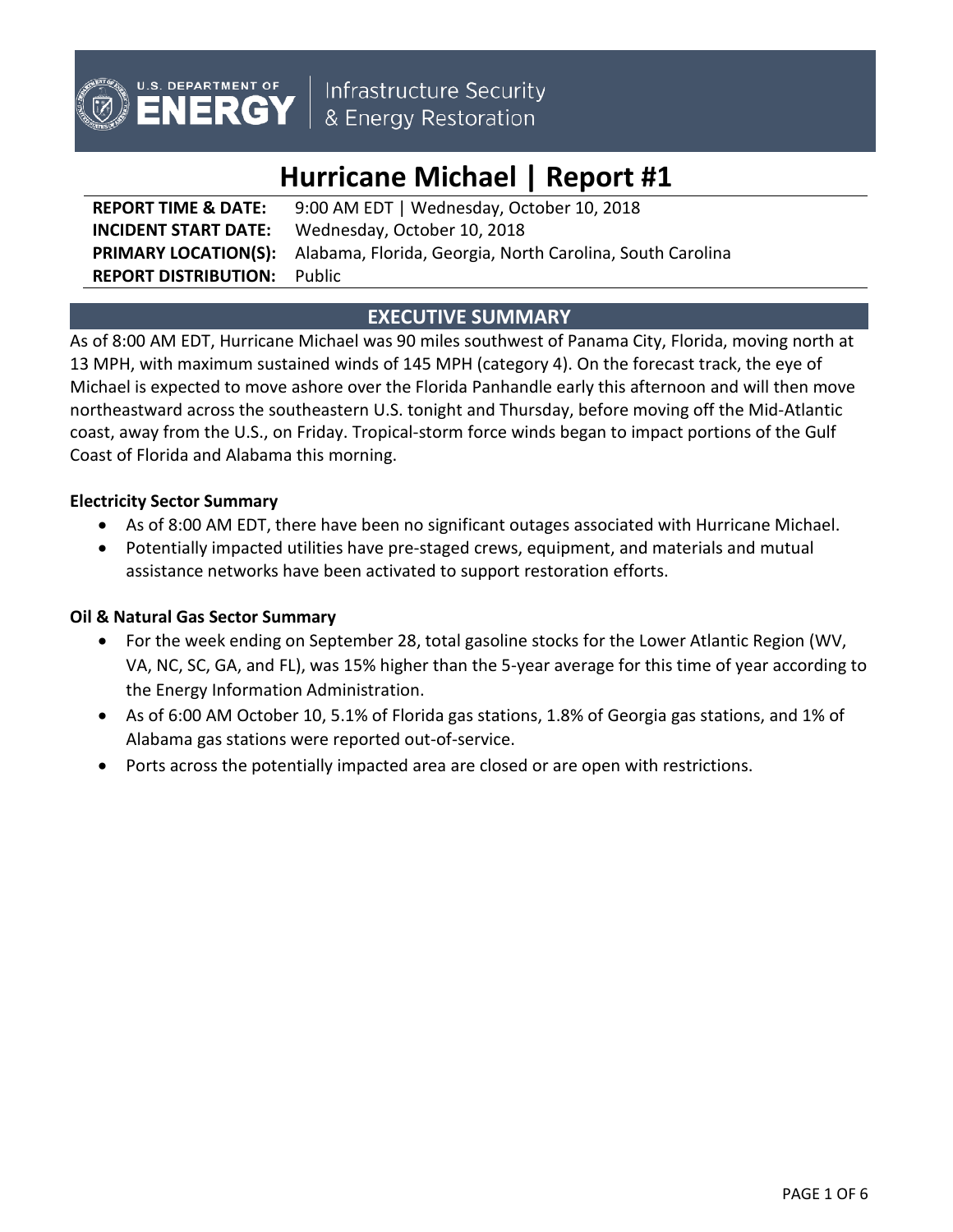# **HURRICANE MICHAEL**

As of 8:00 AM EDT, Hurricane Michael was 90 miles southwest of Panama City, Florida, moving north at 13 MPH, with maximum sustained winds of 145 MPH (category 4). Hurricane-force winds extend outward up to 45 miles from the center and tropical storm-force winds extend outward up to 185 miles. Michael is expected to turn toward the north-northeast later this morning, with a turn toward the northeast expected this afternoon or tonight. On the forecast track, the eye of Michael is expected to move ashore over the Florida Panhandle early this afternoon and will then move northeastward across the southeastern U.S. tonight and Thursday, before moving off the Mid-Atlantic coast, away from the U.S., on Friday. Tropical-storm force winds began to impact portions of the Gulf Coast of Florida and Alabama this morning.

Michael is forecast to produce 4 to 8 inches of rain, with isolated totals up to 12 inches, across the Florida Panhandle and Big Bend, southeast Alabama, and portions of southwest and central Georgia. Michael is forecast to produced 3 to 6 inches of rain, with isolated totals up to 8 inches across the remainder= of Georgia, the Carolinas, and southern Virginia, with 1 to 3 inches in the Mid-Atlantic and southern New England.

Michael is also forecast to produce significant storm surge. If peak surge occurs during high-tide, Michael may produce a storm surge of 9 to 14 feet between Tyndall Air Force Base, Florida and Aucilla River, Florida; 6 to 9 feet from Tyndall Air Force Base to the Okaloosa/Walton County Line and from the Acuilla River to Cedar Key, Florida and 4 to 6 feet across other portions of the tropical storm warning area.

A hurricane warning is in effect from the Alabama/Florida border to Suwanee River, Florida. A tropical storm warning is in effect from the Alabama/Florida border to the Mississippi/Alabama border and from the Suwanee River, Florida to Chassahowitzka, Florida, as well as north of Fernandina Beach, Florida to Surf City, North Carolina. Hurricane and tropical storm warnings extend inland across southeastern Alabama, southern and eastern Georgia, and southeastern South Carolina and North Carolina.



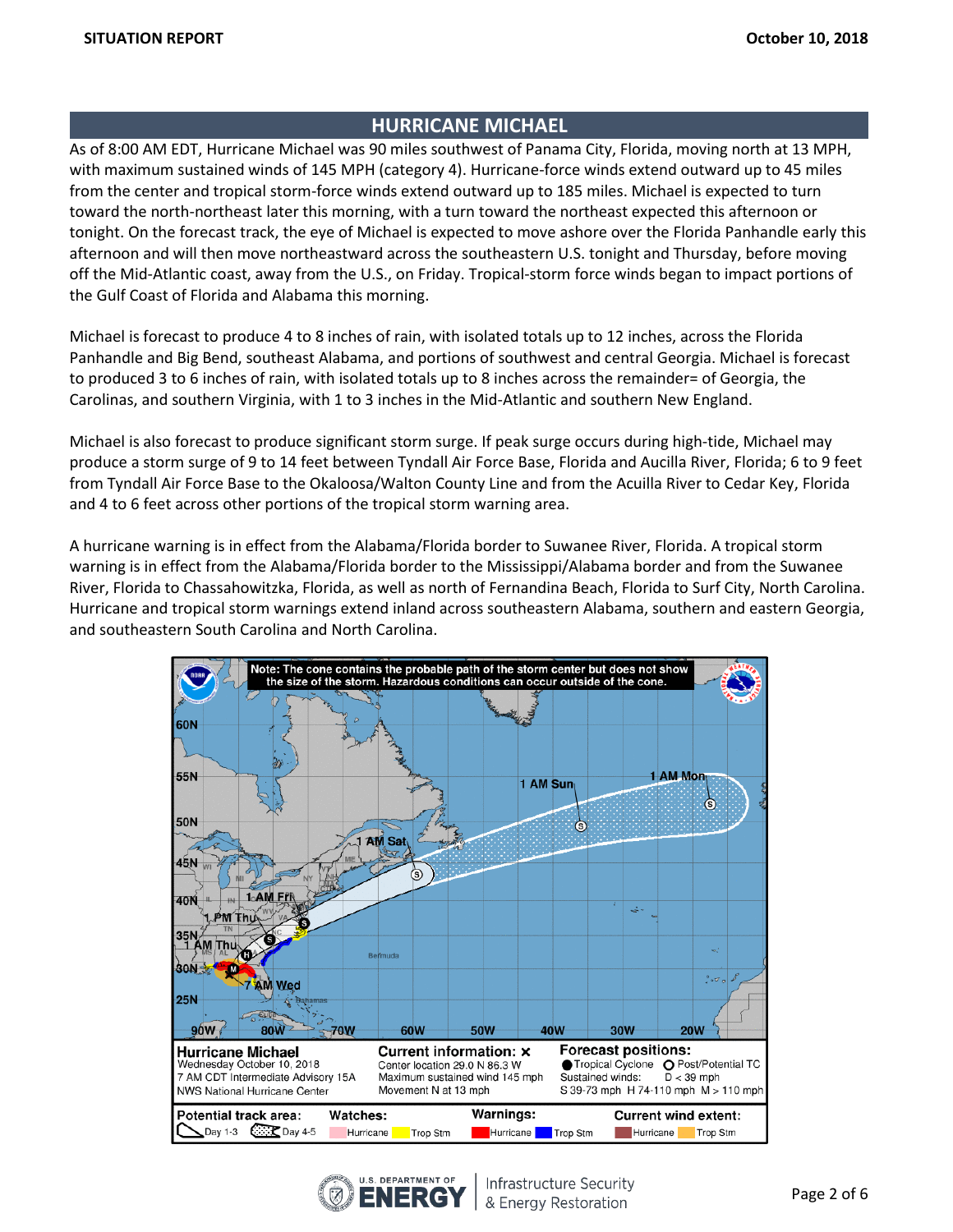## **ELECTRICITY SECTOR**

#### **POWER OUTAGES**



| ELECTRICITY OUTAGES AS OF 8:00 AM EDT 10/10/2018 |                          |                                   |                         |  |
|--------------------------------------------------|--------------------------|-----------------------------------|-------------------------|--|
| <b>Impacted State</b>                            | <b>Current Confirmed</b> | <b>Percent of Total Customers</b> | 24-Hour Peak            |  |
|                                                  | <b>Customer Outages</b>  | in State without Power            | <b>Customer Outages</b> |  |
| Alabama                                          |                          | 0.00%                             | 3,206                   |  |
| Florida                                          | 3,168                    | 0.03%                             | 26,115                  |  |
| Georgia**                                        | 1.621                    | 0.04%                             | 5,453                   |  |
| <b>Total</b>                                     | 4,856                    |                                   |                         |  |

*\*There is no sum of the Peak Customer Outage column because peaks for individual utilities occur at different times; a total would not reflect peak outages.*

*\*\*Outages in Georgia are not related to Hurricane Michael* 

### **BACKGROUND AND PREPARATIONS**

- The affected area is served by several utilities, including investor owned utilities, municipal utilities, and cooperative utilities. The three associations that represent these unities and manage the mutual assistance networks, Edition Electric Institute (EEI), American Public Power Association (APPA), and the National Rural Electric Cooperative Association (NRECA), have been in regular contact with DOE, the potentially affected entities, and their mutual assistance networks.
- Potentially affected utilities have prepositioned crews, materials, and equipment to begin restorations as conditions permit.
- Mutual aid networks have been activated and crews from utilities across the country are preparing to support restoration efforts.

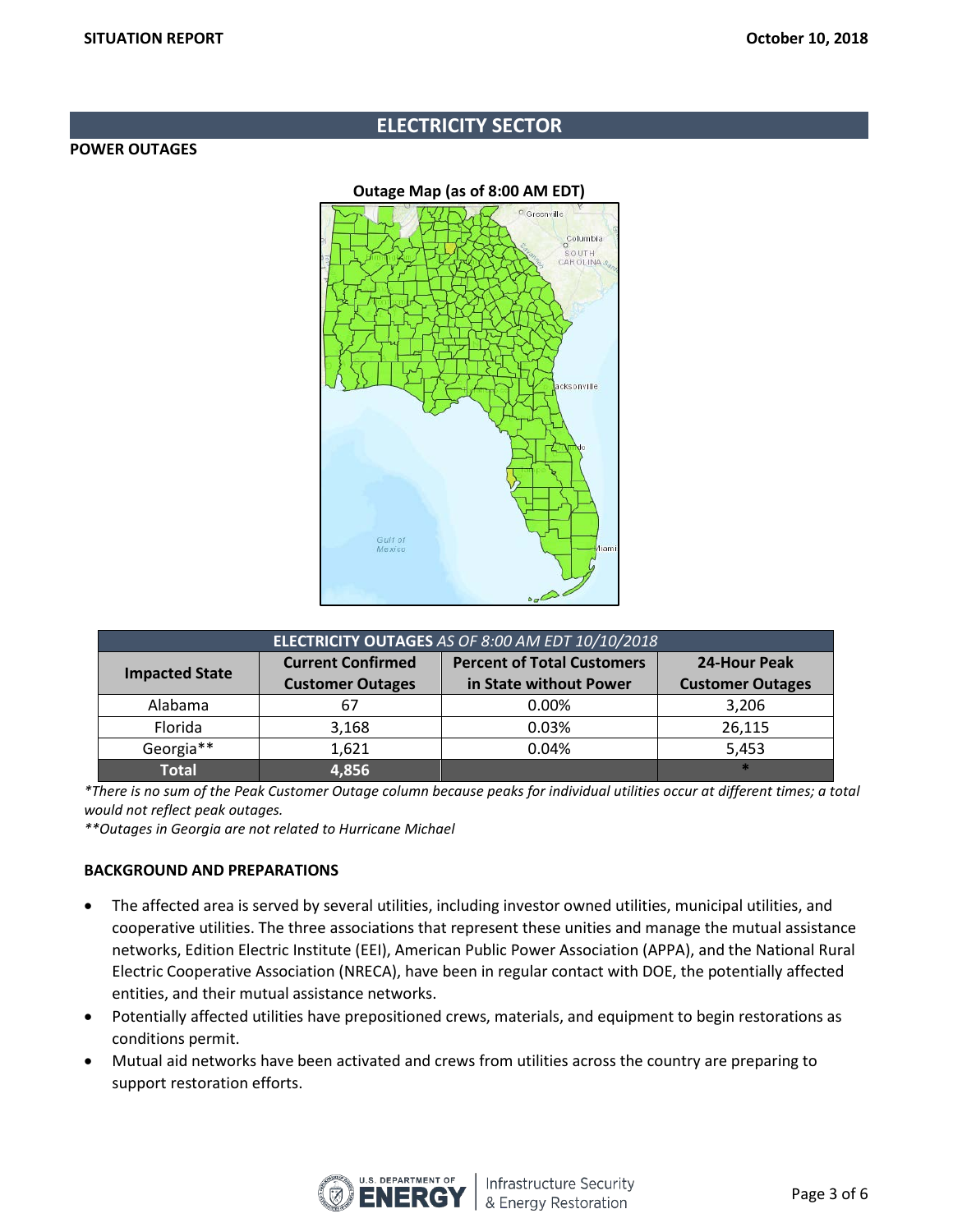## **OIL & NATURAL GAS SECTOR**

**OIL AND NATURAL GAS SECTOR OVERVIEW**

The map below highlights the petroleum fuels supply chain in the area threatened by Hurricane Michael.



#### **OFFSHORE PRODUCTION AND OIL & GAS PLATFORMS**

• As of 12:30 PM EDT, October 9, 670,831 b/d (39.5%) of the oil production and 726 MMcf/d (28.4%) of the natural gas production in the federally administered areas of the U.S. Gulf of Mexico are shut-in, according to estimates by the Bureau of Safety and Environmental Enforcement (BSEE).

| <b>U.S. Gulf of Mexico Oil &amp; Gas Production Status</b><br>as of 12:30 PM EDT 10/09/2018 |                           |                             |                             |  |  |
|---------------------------------------------------------------------------------------------|---------------------------|-----------------------------|-----------------------------|--|--|
| <b>Production</b>                                                                           | <b>Pre-Event</b>          | Shut-In<br>(10/08)          | Shut-In<br>(10/09)          |  |  |
| Crude Oil (b/d)                                                                             | 1,700,000                 | 324,190                     | 670,831                     |  |  |
| Natural Gas (MMcf/d)                                                                        | 2,560                     | 284                         | 726                         |  |  |
| <b>Infrastructure</b>                                                                       | <b>Pre-Event</b><br>Count | <b>Evacuated</b><br>(10/08) | <b>Evacuated</b><br>(10/09) |  |  |
| <b>Manned Platforms</b>                                                                     | 687                       | 10                          | 75                          |  |  |
| Rigs                                                                                        | 37                        | 5                           | 11                          |  |  |

Source: BSEE

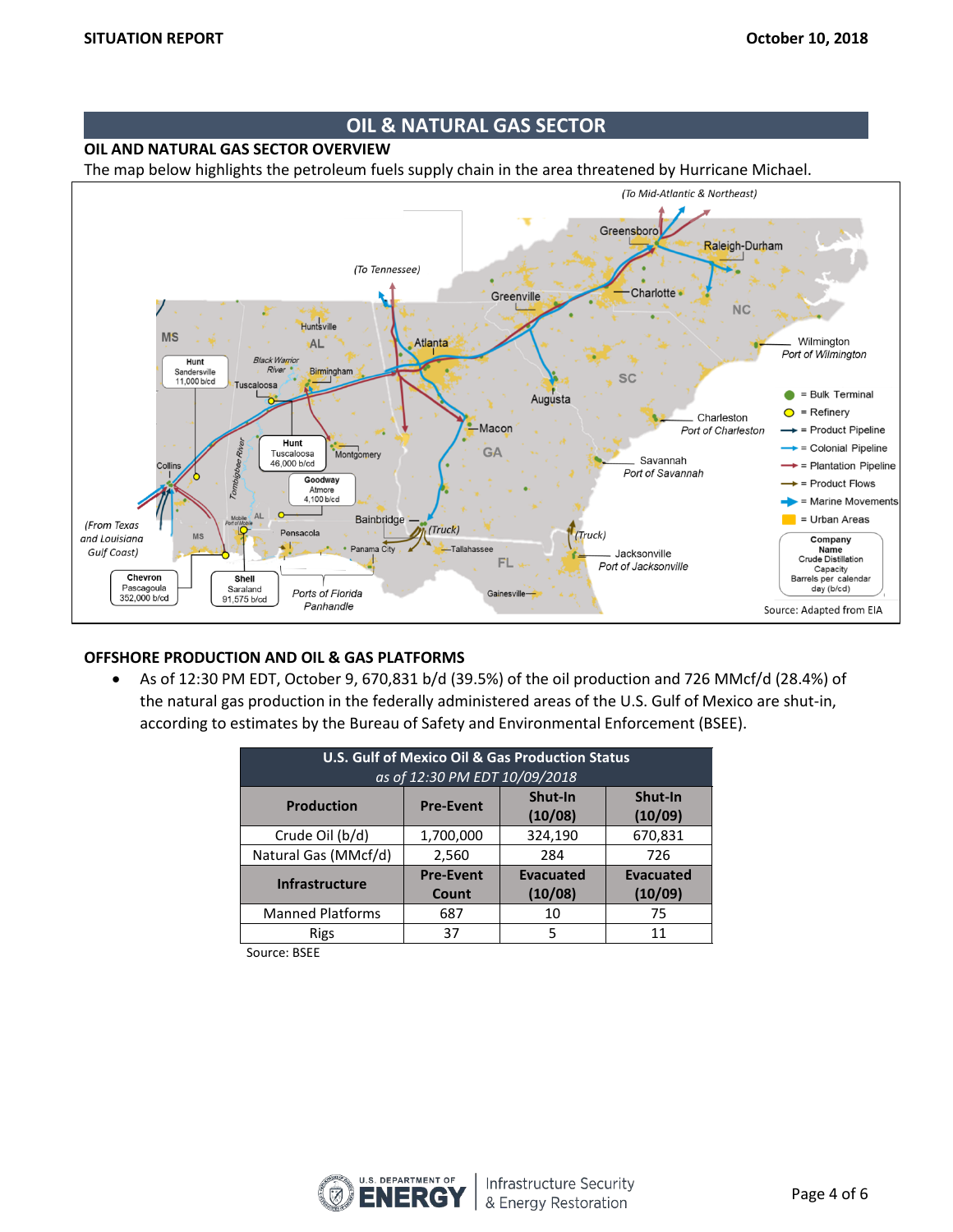### **PORTS**

- As of October 9, the Louisiana Offshore Oil Port (LOOP) has suspended operations at its Marine Terminal, which is the largest crude oil offloading facility in the United States. Currently, there are no interruptions in receipts or deliveries at LOOP's onshore Clovelly Hub storage facility. LOOP is executing its inclement weather plan and is closely monitoring the storm.
- The U.S. Coast Guard has set the following conditions for Gulf Coast and Southeast ports as a result of Hurricane Michael.

| Status of Southeast Ports as of 7:30 AM EDT 10/10/2018 |                  |                                                 |                             |                    |         |                  |        |
|--------------------------------------------------------|------------------|-------------------------------------------------|-----------------------------|--------------------|---------|------------------|--------|
| <b>Port Sector</b>                                     | Port             | <b>Status</b>                                   | <b>Date</b><br><b>Stamp</b> | 2016 Volumes (b/d) |         |                  |        |
|                                                        |                  |                                                 |                             | Products*          |         | <b>Crude Oil</b> |        |
|                                                        |                  |                                                 |                             | <b>In</b>          | Out     | $\ln$            | Out    |
| <b>Mobile</b>                                          | Mobile, AL       | Open with restrictions. Port Status Yankee.     | 10/08                       | 4.000              | 136,000 | 210,000          | 12,000 |
|                                                        | Pascagoula, MS   | Open with restrictions. Port Status Yankee.     | 10/08                       | 13,000             | 114.000 | 156,000          | 2,000  |
|                                                        | Panama City, FL  | Closed. Port Status Zulu.                       | 10/09                       | 7,697              |         |                  |        |
|                                                        | Pensacola, FL    | Closed. Port Status Zulu.                       | 10/09                       | 10,273             |         |                  |        |
| Jacksonville                                           | Jacksonville, FL | Open with restrictions. Port Status<br>Whiskey. | 10/09                       | 86,000             | 1,000   |                  |        |
| Savannah                                               | Savannah, GA     | Open with restrictions. Port Status X-Ray.      | 10/09                       | 15,000             | 1,000   | -                |        |
| <b>Charleston</b>                                      | Charleston, SC   | Open with restrictions. Port Status<br>Whiskey. | 10/09                       | 22,000             |         |                  |        |
| <b>North</b><br>Carolina                               | Wilmington, NC   | Open with restrictions. Port Status X-Ray.      | 10/09                       | 6,000              |         |                  |        |

\*Transportation fuels (gasoline, distillate, jet fuel) volumes only.

Source: U.S. Coast Guard [Homeport](https://homeport.uscg.mil/port-directory/honolulu), U.S. Army Corp of Engineers, EIA Company Level Imports

#### **FUEL STOCKS**

- For the week ending on September 28, the Lower Atlantic Region (WV, VA, NC, SC, GA, and FL) had 28.7 million barrels of total gasoline stocks, according to the Energy Information Administration (EIA). This is 15% higher than the 5-year average for this time of year.
- For the week ending on September 28, the Lower Atlantic Region had 12.1 million barrels of total distillate stocks, according to EIA. This is equivalent to the 5-year average for this time of year.

#### **RETAIL FUEL STATIONS**

As of 6:00 AM October 10, 5.1% of Florida gas stations, 1.8% of Georgia gas stations, and 1% of Alabama gas stations were reported out-of-service due to lack of fuel, lack of power, or both, according to GasBuddy.com. The majority of the reported outages are located in the Florida Panhandle region in the Pensacola, Panama City, and Tallahassee market areas.